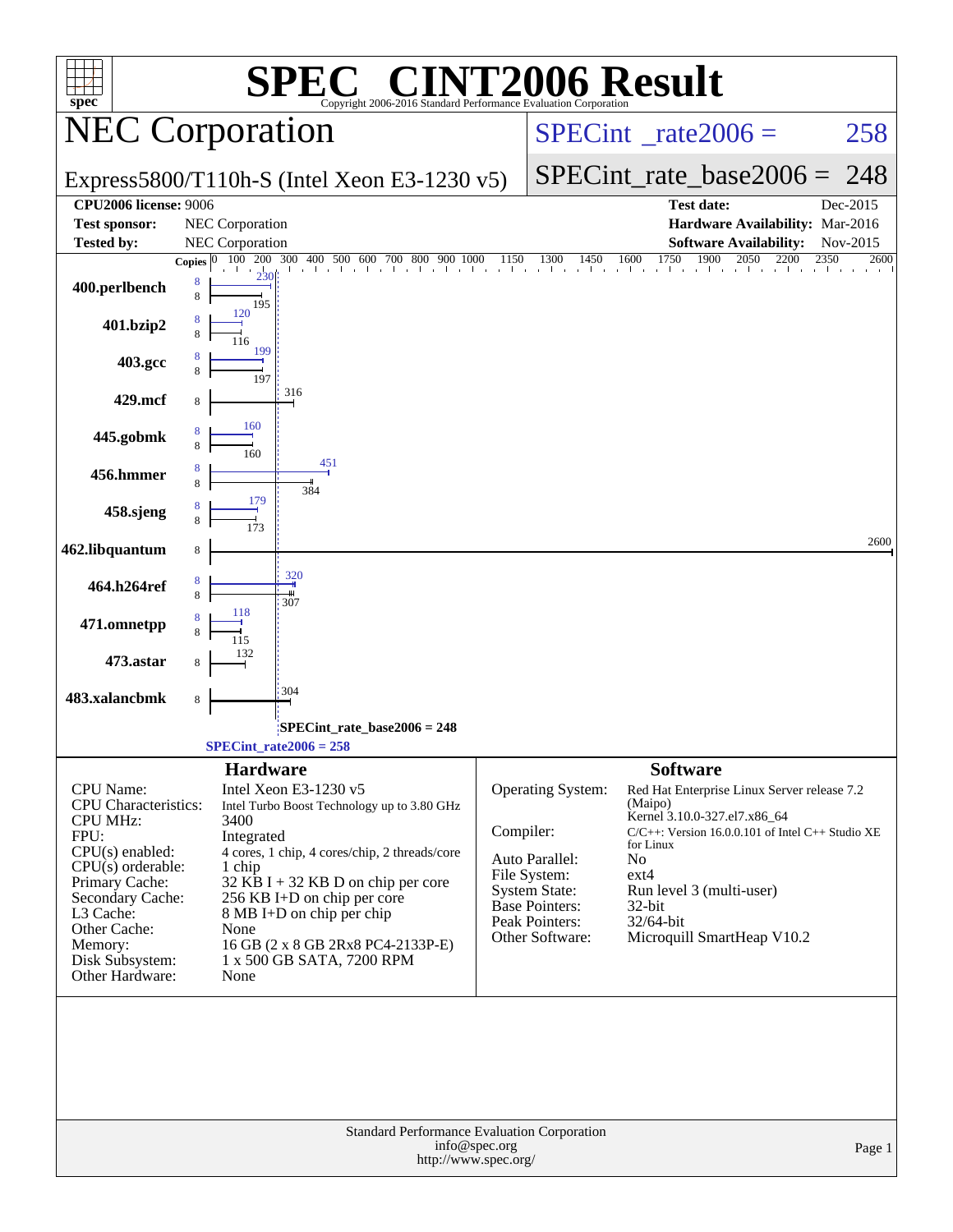

# NEC Corporation

SPECint rate $2006 = 258$ 

#### Express5800/T110h-S (Intel Xeon E3-1230 v5)

[SPECint\\_rate\\_base2006 =](http://www.spec.org/auto/cpu2006/Docs/result-fields.html#SPECintratebase2006) 248

**[CPU2006 license:](http://www.spec.org/auto/cpu2006/Docs/result-fields.html#CPU2006license)** 9006 **[Test date:](http://www.spec.org/auto/cpu2006/Docs/result-fields.html#Testdate)** Dec-2015 **[Test sponsor:](http://www.spec.org/auto/cpu2006/Docs/result-fields.html#Testsponsor)** NEC Corporation **[Hardware Availability:](http://www.spec.org/auto/cpu2006/Docs/result-fields.html#HardwareAvailability)** Mar-2016 **[Tested by:](http://www.spec.org/auto/cpu2006/Docs/result-fields.html#Testedby)** NEC Corporation **[Software Availability:](http://www.spec.org/auto/cpu2006/Docs/result-fields.html#SoftwareAvailability)** Nov-2015

#### **[Results Table](http://www.spec.org/auto/cpu2006/Docs/result-fields.html#ResultsTable)**

|                                                                                                          | <b>Base</b>   |                |            |         |            |                | <b>Peak</b>      |                |                |              |                |              |                |              |
|----------------------------------------------------------------------------------------------------------|---------------|----------------|------------|---------|------------|----------------|------------------|----------------|----------------|--------------|----------------|--------------|----------------|--------------|
| <b>Benchmark</b>                                                                                         | <b>Copies</b> | <b>Seconds</b> | Ratio      | Seconds | Ratio      | <b>Seconds</b> | Ratio            | <b>Copies</b>  | <b>Seconds</b> | <b>Ratio</b> | <b>Seconds</b> | <b>Ratio</b> | <b>Seconds</b> | <b>Ratio</b> |
| 400.perlbench                                                                                            |               | 401            | <b>195</b> | 400     | 195        | 401            | 195 <sub>l</sub> |                | 339            | 231          | 339            | 230          | 342            | 229          |
| 401.bzip2                                                                                                | 8             | 667            | <b>116</b> | 669     | 115        | 663            | <b>116</b>       |                | 645            | 120          | 647            | 119          | 642            | 120          |
| $403.\mathrm{gcc}$                                                                                       |               | 326            | 197        | 324     | 1991       | 326            | 197              |                | 322            | 200          | 324            | <u>199</u>   | 326            | 197          |
| $429$ .mcf                                                                                               | 8             | 230            | 317        | 231     | 316        | 231            | 316              | 8              | 230            | 317          | 231            | 316          | 231            | <b>316</b>   |
| $445$ .gobm $k$                                                                                          | 8             | 524            | 160        | 525     | <b>160</b> | 526            | 160l             | 8              | 525            | 160          | 525            | 160          | 527            | 159          |
| 456.hmmer                                                                                                |               | 193            | 387        | 194     | 384        | 195            | 383              | 8              | 166            | 450          | 165            | 453          | 165            | 451          |
| $458$ .sjeng                                                                                             |               | 562            | 172        | 561     | <b>173</b> | 560            | 173              |                | 541            | 179          | 539            | 179          | 540            | <u>179</u>   |
| 462.libquantum                                                                                           |               | 63.9           | 2600       | 63.8    | 2600       | 63.8           | 2600             | 8              | 63.9           | 2600         | 63.8           | 2600         | 63.8           | 2600         |
| 464.h264ref                                                                                              |               | 558            | 317        | 587     | 302        | 576            | 307              | $\overline{8}$ | 547            | 324          | 554            | <b>320</b>   | 565            | 313          |
| 471.omnetpp                                                                                              |               | 434            | <b>115</b> | 435     | 115        | 434            | 115              |                | 422            | 119          | 423            | <b>118</b>   | 423            | 118          |
| 473.astar                                                                                                |               | 426            | 132        | 426     | <b>132</b> | 426            | 132              | 8              | 426            | 132          | 426            | 132          | 426            | 132          |
| 483.xalancbmk                                                                                            | 8             | 182            | 304        | 181     | 304        | 182            | 303 <sup>I</sup> | 8              | 182            | 304          | 181            | 304          | 182            | 303          |
| Results appear in the order in which they were run. Bold underlined text indicates a median measurement. |               |                |            |         |            |                |                  |                |                |              |                |              |                |              |

#### **[Submit Notes](http://www.spec.org/auto/cpu2006/Docs/result-fields.html#SubmitNotes)**

 The taskset mechanism was used to bind copies to processors. The config file option 'submit' was used to generate taskset commands to bind each copy to a specific processor. For details, please see the config file.

#### **[Operating System Notes](http://www.spec.org/auto/cpu2006/Docs/result-fields.html#OperatingSystemNotes)**

Stack size set to unlimited using "ulimit -s unlimited"

#### **[Platform Notes](http://www.spec.org/auto/cpu2006/Docs/result-fields.html#PlatformNotes)**

 BIOS Settings: Power Management Policy: Custom Energy Performance: Performance

#### **[General Notes](http://www.spec.org/auto/cpu2006/Docs/result-fields.html#GeneralNotes)**

Environment variables set by runspec before the start of the run: LD\_LIBRARY\_PATH = "/home/cpu2006/libs/32:/home/cpu2006/libs/64:/home/cpu2006/sh"

 Binaries compiled on a system with 1x Intel Core i5-4670K CPU + 32GB memory using RedHat EL 7.1 Transparent Huge Pages enabled with: echo always > /sys/kernel/mm/transparent\_hugepage/enabled

> Standard Performance Evaluation Corporation [info@spec.org](mailto:info@spec.org) <http://www.spec.org/>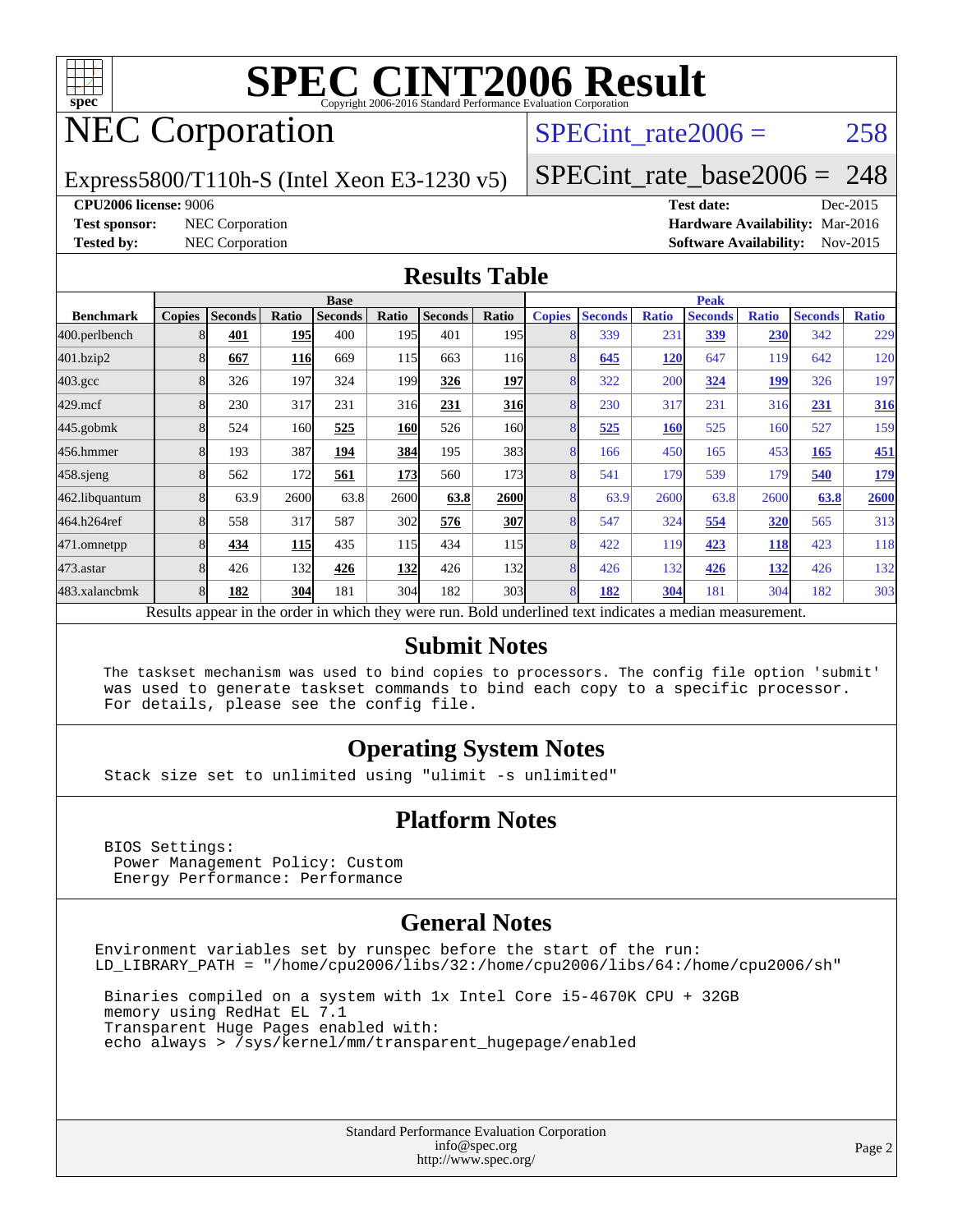

NEC Corporation

Express5800/T110h-S (Intel Xeon E3-1230 v5)

SPECint rate $2006 = 258$ 

[SPECint\\_rate\\_base2006 =](http://www.spec.org/auto/cpu2006/Docs/result-fields.html#SPECintratebase2006) 248

#### **[CPU2006 license:](http://www.spec.org/auto/cpu2006/Docs/result-fields.html#CPU2006license)** 9006 **[Test date:](http://www.spec.org/auto/cpu2006/Docs/result-fields.html#Testdate)** Dec-2015

**[Test sponsor:](http://www.spec.org/auto/cpu2006/Docs/result-fields.html#Testsponsor)** NEC Corporation **NEC Corporation [Hardware Availability:](http://www.spec.org/auto/cpu2006/Docs/result-fields.html#HardwareAvailability)** Mar-2016

**[Tested by:](http://www.spec.org/auto/cpu2006/Docs/result-fields.html#Testedby)** NEC Corporation **[Software Availability:](http://www.spec.org/auto/cpu2006/Docs/result-fields.html#SoftwareAvailability)** Nov-2015

## **[Base Compiler Invocation](http://www.spec.org/auto/cpu2006/Docs/result-fields.html#BaseCompilerInvocation)**

[C benchmarks](http://www.spec.org/auto/cpu2006/Docs/result-fields.html#Cbenchmarks):

[icc -m32 -L/opt/intel/compilers\\_and\\_libraries\\_2016/linux/compiler/lib/ia32\\_lin](http://www.spec.org/cpu2006/results/res2016q1/cpu2006-20160125-38925.flags.html#user_CCbase_intel_icc_e10256ba5924b668798078a321b0cb3f)

#### [C++ benchmarks:](http://www.spec.org/auto/cpu2006/Docs/result-fields.html#CXXbenchmarks)

[icpc -m32 -L/opt/intel/compilers\\_and\\_libraries\\_2016/linux/compiler/lib/ia32\\_lin](http://www.spec.org/cpu2006/results/res2016q1/cpu2006-20160125-38925.flags.html#user_CXXbase_intel_icpc_b4f50a394bdb4597aa5879c16bc3f5c5)

## **[Base Portability Flags](http://www.spec.org/auto/cpu2006/Docs/result-fields.html#BasePortabilityFlags)**

 400.perlbench: [-D\\_FILE\\_OFFSET\\_BITS=64](http://www.spec.org/cpu2006/results/res2016q1/cpu2006-20160125-38925.flags.html#user_basePORTABILITY400_perlbench_file_offset_bits_64_438cf9856305ebd76870a2c6dc2689ab) [-DSPEC\\_CPU\\_LINUX\\_IA32](http://www.spec.org/cpu2006/results/res2016q1/cpu2006-20160125-38925.flags.html#b400.perlbench_baseCPORTABILITY_DSPEC_CPU_LINUX_IA32) 401.bzip2: [-D\\_FILE\\_OFFSET\\_BITS=64](http://www.spec.org/cpu2006/results/res2016q1/cpu2006-20160125-38925.flags.html#user_basePORTABILITY401_bzip2_file_offset_bits_64_438cf9856305ebd76870a2c6dc2689ab) 403.gcc: [-D\\_FILE\\_OFFSET\\_BITS=64](http://www.spec.org/cpu2006/results/res2016q1/cpu2006-20160125-38925.flags.html#user_basePORTABILITY403_gcc_file_offset_bits_64_438cf9856305ebd76870a2c6dc2689ab) 429.mcf: [-D\\_FILE\\_OFFSET\\_BITS=64](http://www.spec.org/cpu2006/results/res2016q1/cpu2006-20160125-38925.flags.html#user_basePORTABILITY429_mcf_file_offset_bits_64_438cf9856305ebd76870a2c6dc2689ab) 445.gobmk: [-D\\_FILE\\_OFFSET\\_BITS=64](http://www.spec.org/cpu2006/results/res2016q1/cpu2006-20160125-38925.flags.html#user_basePORTABILITY445_gobmk_file_offset_bits_64_438cf9856305ebd76870a2c6dc2689ab) 456.hmmer: [-D\\_FILE\\_OFFSET\\_BITS=64](http://www.spec.org/cpu2006/results/res2016q1/cpu2006-20160125-38925.flags.html#user_basePORTABILITY456_hmmer_file_offset_bits_64_438cf9856305ebd76870a2c6dc2689ab) 458.sjeng: [-D\\_FILE\\_OFFSET\\_BITS=64](http://www.spec.org/cpu2006/results/res2016q1/cpu2006-20160125-38925.flags.html#user_basePORTABILITY458_sjeng_file_offset_bits_64_438cf9856305ebd76870a2c6dc2689ab) 462.libquantum: [-D\\_FILE\\_OFFSET\\_BITS=64](http://www.spec.org/cpu2006/results/res2016q1/cpu2006-20160125-38925.flags.html#user_basePORTABILITY462_libquantum_file_offset_bits_64_438cf9856305ebd76870a2c6dc2689ab) [-DSPEC\\_CPU\\_LINUX](http://www.spec.org/cpu2006/results/res2016q1/cpu2006-20160125-38925.flags.html#b462.libquantum_baseCPORTABILITY_DSPEC_CPU_LINUX) 464.h264ref: [-D\\_FILE\\_OFFSET\\_BITS=64](http://www.spec.org/cpu2006/results/res2016q1/cpu2006-20160125-38925.flags.html#user_basePORTABILITY464_h264ref_file_offset_bits_64_438cf9856305ebd76870a2c6dc2689ab) 471.omnetpp: [-D\\_FILE\\_OFFSET\\_BITS=64](http://www.spec.org/cpu2006/results/res2016q1/cpu2006-20160125-38925.flags.html#user_basePORTABILITY471_omnetpp_file_offset_bits_64_438cf9856305ebd76870a2c6dc2689ab) 473.astar: [-D\\_FILE\\_OFFSET\\_BITS=64](http://www.spec.org/cpu2006/results/res2016q1/cpu2006-20160125-38925.flags.html#user_basePORTABILITY473_astar_file_offset_bits_64_438cf9856305ebd76870a2c6dc2689ab) 483.xalancbmk: [-D\\_FILE\\_OFFSET\\_BITS=64](http://www.spec.org/cpu2006/results/res2016q1/cpu2006-20160125-38925.flags.html#user_basePORTABILITY483_xalancbmk_file_offset_bits_64_438cf9856305ebd76870a2c6dc2689ab) [-DSPEC\\_CPU\\_LINUX](http://www.spec.org/cpu2006/results/res2016q1/cpu2006-20160125-38925.flags.html#b483.xalancbmk_baseCXXPORTABILITY_DSPEC_CPU_LINUX)

## **[Base Optimization Flags](http://www.spec.org/auto/cpu2006/Docs/result-fields.html#BaseOptimizationFlags)**

[C benchmarks](http://www.spec.org/auto/cpu2006/Docs/result-fields.html#Cbenchmarks):

[-xCORE-AVX2](http://www.spec.org/cpu2006/results/res2016q1/cpu2006-20160125-38925.flags.html#user_CCbase_f-xAVX2_5f5fc0cbe2c9f62c816d3e45806c70d7) [-ipo](http://www.spec.org/cpu2006/results/res2016q1/cpu2006-20160125-38925.flags.html#user_CCbase_f-ipo) [-O3](http://www.spec.org/cpu2006/results/res2016q1/cpu2006-20160125-38925.flags.html#user_CCbase_f-O3) [-no-prec-div](http://www.spec.org/cpu2006/results/res2016q1/cpu2006-20160125-38925.flags.html#user_CCbase_f-no-prec-div) [-opt-prefetch](http://www.spec.org/cpu2006/results/res2016q1/cpu2006-20160125-38925.flags.html#user_CCbase_f-opt-prefetch) [-opt-mem-layout-trans=3](http://www.spec.org/cpu2006/results/res2016q1/cpu2006-20160125-38925.flags.html#user_CCbase_f-opt-mem-layout-trans_a7b82ad4bd7abf52556d4961a2ae94d5)

[C++ benchmarks:](http://www.spec.org/auto/cpu2006/Docs/result-fields.html#CXXbenchmarks) [-xCORE-AVX2](http://www.spec.org/cpu2006/results/res2016q1/cpu2006-20160125-38925.flags.html#user_CXXbase_f-xAVX2_5f5fc0cbe2c9f62c816d3e45806c70d7) [-ipo](http://www.spec.org/cpu2006/results/res2016q1/cpu2006-20160125-38925.flags.html#user_CXXbase_f-ipo) [-O3](http://www.spec.org/cpu2006/results/res2016q1/cpu2006-20160125-38925.flags.html#user_CXXbase_f-O3) [-no-prec-div](http://www.spec.org/cpu2006/results/res2016q1/cpu2006-20160125-38925.flags.html#user_CXXbase_f-no-prec-div) [-opt-prefetch](http://www.spec.org/cpu2006/results/res2016q1/cpu2006-20160125-38925.flags.html#user_CXXbase_f-opt-prefetch) [-opt-mem-layout-trans=3](http://www.spec.org/cpu2006/results/res2016q1/cpu2006-20160125-38925.flags.html#user_CXXbase_f-opt-mem-layout-trans_a7b82ad4bd7abf52556d4961a2ae94d5) [-Wl,-z,muldefs](http://www.spec.org/cpu2006/results/res2016q1/cpu2006-20160125-38925.flags.html#user_CXXbase_link_force_multiple1_74079c344b956b9658436fd1b6dd3a8a) [-L/sh -lsmartheap](http://www.spec.org/cpu2006/results/res2016q1/cpu2006-20160125-38925.flags.html#user_CXXbase_SmartHeap_32f6c82aa1ed9c52345d30cf6e4a0499)

## **[Base Other Flags](http://www.spec.org/auto/cpu2006/Docs/result-fields.html#BaseOtherFlags)**

[C benchmarks](http://www.spec.org/auto/cpu2006/Docs/result-fields.html#Cbenchmarks):

403.gcc: [-Dalloca=\\_alloca](http://www.spec.org/cpu2006/results/res2016q1/cpu2006-20160125-38925.flags.html#b403.gcc_baseEXTRA_CFLAGS_Dalloca_be3056838c12de2578596ca5467af7f3)

## **[Peak Compiler Invocation](http://www.spec.org/auto/cpu2006/Docs/result-fields.html#PeakCompilerInvocation)**

[C benchmarks \(except as noted below\)](http://www.spec.org/auto/cpu2006/Docs/result-fields.html#Cbenchmarksexceptasnotedbelow): [icc -m32 -L/opt/intel/compilers\\_and\\_libraries\\_2016/linux/compiler/lib/ia32\\_lin](http://www.spec.org/cpu2006/results/res2016q1/cpu2006-20160125-38925.flags.html#user_CCpeak_intel_icc_e10256ba5924b668798078a321b0cb3f)

Continued on next page

Standard Performance Evaluation Corporation [info@spec.org](mailto:info@spec.org) <http://www.spec.org/>

Page 3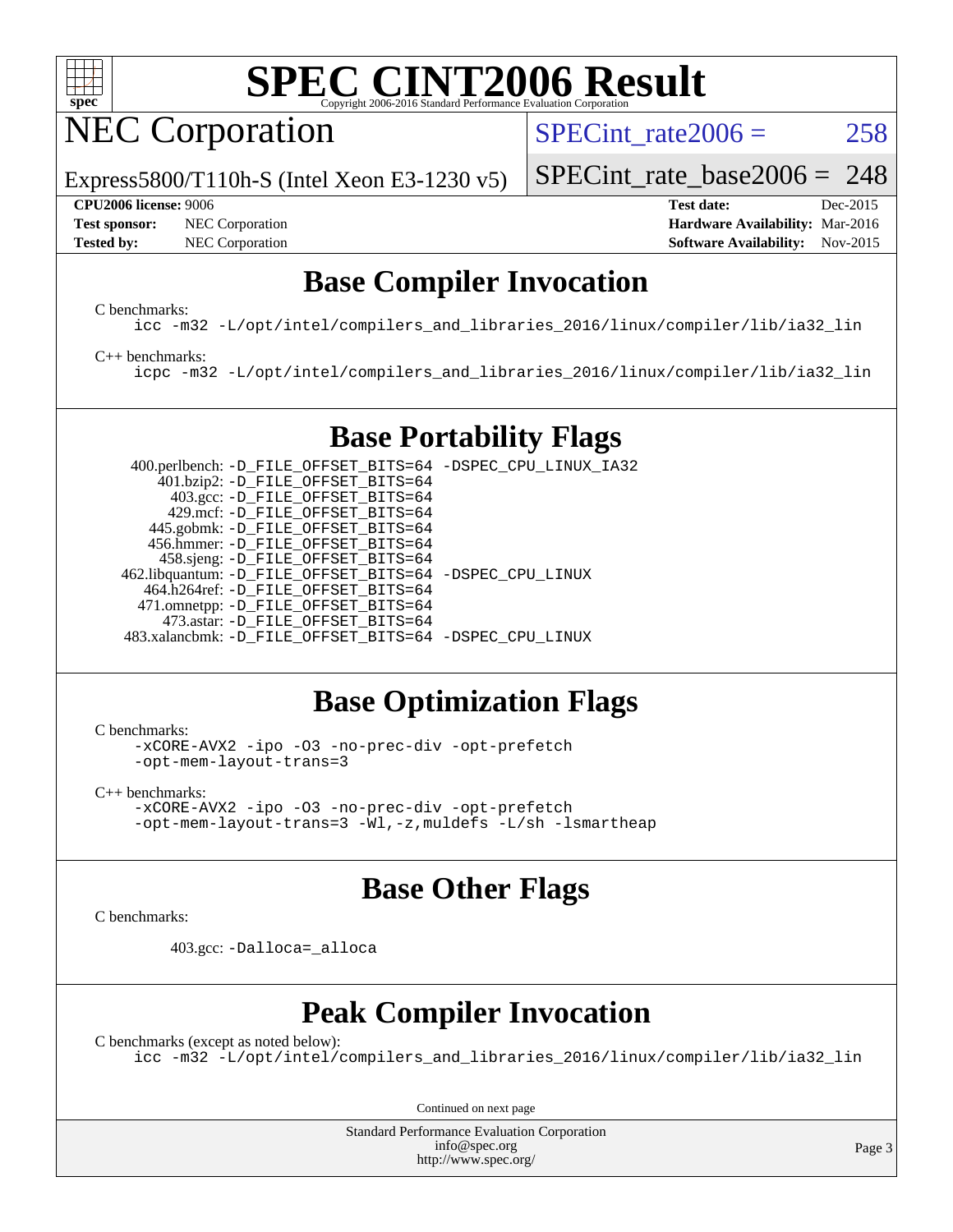

NEC Corporation

SPECint rate $2006 = 258$ 

Express5800/T110h-S (Intel Xeon E3-1230 v5)

[SPECint\\_rate\\_base2006 =](http://www.spec.org/auto/cpu2006/Docs/result-fields.html#SPECintratebase2006) 248

**[Tested by:](http://www.spec.org/auto/cpu2006/Docs/result-fields.html#Testedby)** NEC Corporation **[Software Availability:](http://www.spec.org/auto/cpu2006/Docs/result-fields.html#SoftwareAvailability)** Nov-2015

**[CPU2006 license:](http://www.spec.org/auto/cpu2006/Docs/result-fields.html#CPU2006license)** 9006 **[Test date:](http://www.spec.org/auto/cpu2006/Docs/result-fields.html#Testdate)** Dec-2015 **[Test sponsor:](http://www.spec.org/auto/cpu2006/Docs/result-fields.html#Testsponsor)** NEC Corporation **NEC Corporation [Hardware Availability:](http://www.spec.org/auto/cpu2006/Docs/result-fields.html#HardwareAvailability)** Mar-2016

# **[Peak Compiler Invocation \(Continued\)](http://www.spec.org/auto/cpu2006/Docs/result-fields.html#PeakCompilerInvocation)**

400.perlbench: [icc -m64](http://www.spec.org/cpu2006/results/res2016q1/cpu2006-20160125-38925.flags.html#user_peakCCLD400_perlbench_intel_icc_64bit_bda6cc9af1fdbb0edc3795bac97ada53)

401.bzip2: [icc -m64](http://www.spec.org/cpu2006/results/res2016q1/cpu2006-20160125-38925.flags.html#user_peakCCLD401_bzip2_intel_icc_64bit_bda6cc9af1fdbb0edc3795bac97ada53)

456.hmmer: [icc -m64](http://www.spec.org/cpu2006/results/res2016q1/cpu2006-20160125-38925.flags.html#user_peakCCLD456_hmmer_intel_icc_64bit_bda6cc9af1fdbb0edc3795bac97ada53)

458.sjeng: [icc -m64](http://www.spec.org/cpu2006/results/res2016q1/cpu2006-20160125-38925.flags.html#user_peakCCLD458_sjeng_intel_icc_64bit_bda6cc9af1fdbb0edc3795bac97ada53)

[C++ benchmarks:](http://www.spec.org/auto/cpu2006/Docs/result-fields.html#CXXbenchmarks)

[icpc -m32 -L/opt/intel/compilers\\_and\\_libraries\\_2016/linux/compiler/lib/ia32\\_lin](http://www.spec.org/cpu2006/results/res2016q1/cpu2006-20160125-38925.flags.html#user_CXXpeak_intel_icpc_b4f50a394bdb4597aa5879c16bc3f5c5)

## **[Peak Portability Flags](http://www.spec.org/auto/cpu2006/Docs/result-fields.html#PeakPortabilityFlags)**

 400.perlbench: [-D\\_FILE\\_OFFSET\\_BITS=64](http://www.spec.org/cpu2006/results/res2016q1/cpu2006-20160125-38925.flags.html#user_peakPORTABILITY400_perlbench_file_offset_bits_64_438cf9856305ebd76870a2c6dc2689ab) [-DSPEC\\_CPU\\_LP64](http://www.spec.org/cpu2006/results/res2016q1/cpu2006-20160125-38925.flags.html#b400.perlbench_peakCPORTABILITY_DSPEC_CPU_LP64) [-DSPEC\\_CPU\\_LINUX\\_X64](http://www.spec.org/cpu2006/results/res2016q1/cpu2006-20160125-38925.flags.html#b400.perlbench_peakCPORTABILITY_DSPEC_CPU_LINUX_X64) 401.bzip2: [-D\\_FILE\\_OFFSET\\_BITS=64](http://www.spec.org/cpu2006/results/res2016q1/cpu2006-20160125-38925.flags.html#user_peakPORTABILITY401_bzip2_file_offset_bits_64_438cf9856305ebd76870a2c6dc2689ab) [-DSPEC\\_CPU\\_LP64](http://www.spec.org/cpu2006/results/res2016q1/cpu2006-20160125-38925.flags.html#suite_peakCPORTABILITY401_bzip2_DSPEC_CPU_LP64) 403.gcc: [-D\\_FILE\\_OFFSET\\_BITS=64](http://www.spec.org/cpu2006/results/res2016q1/cpu2006-20160125-38925.flags.html#user_peakPORTABILITY403_gcc_file_offset_bits_64_438cf9856305ebd76870a2c6dc2689ab) 429.mcf: [-D\\_FILE\\_OFFSET\\_BITS=64](http://www.spec.org/cpu2006/results/res2016q1/cpu2006-20160125-38925.flags.html#user_peakPORTABILITY429_mcf_file_offset_bits_64_438cf9856305ebd76870a2c6dc2689ab) 445.gobmk: [-D\\_FILE\\_OFFSET\\_BITS=64](http://www.spec.org/cpu2006/results/res2016q1/cpu2006-20160125-38925.flags.html#user_peakPORTABILITY445_gobmk_file_offset_bits_64_438cf9856305ebd76870a2c6dc2689ab) 456.hmmer: [-D\\_FILE\\_OFFSET\\_BITS=64](http://www.spec.org/cpu2006/results/res2016q1/cpu2006-20160125-38925.flags.html#user_peakPORTABILITY456_hmmer_file_offset_bits_64_438cf9856305ebd76870a2c6dc2689ab) [-DSPEC\\_CPU\\_LP64](http://www.spec.org/cpu2006/results/res2016q1/cpu2006-20160125-38925.flags.html#suite_peakCPORTABILITY456_hmmer_DSPEC_CPU_LP64) 458.sjeng: [-D\\_FILE\\_OFFSET\\_BITS=64](http://www.spec.org/cpu2006/results/res2016q1/cpu2006-20160125-38925.flags.html#user_peakPORTABILITY458_sjeng_file_offset_bits_64_438cf9856305ebd76870a2c6dc2689ab) [-DSPEC\\_CPU\\_LP64](http://www.spec.org/cpu2006/results/res2016q1/cpu2006-20160125-38925.flags.html#suite_peakCPORTABILITY458_sjeng_DSPEC_CPU_LP64) 462.libquantum: [-D\\_FILE\\_OFFSET\\_BITS=64](http://www.spec.org/cpu2006/results/res2016q1/cpu2006-20160125-38925.flags.html#user_peakPORTABILITY462_libquantum_file_offset_bits_64_438cf9856305ebd76870a2c6dc2689ab) [-DSPEC\\_CPU\\_LINUX](http://www.spec.org/cpu2006/results/res2016q1/cpu2006-20160125-38925.flags.html#b462.libquantum_peakCPORTABILITY_DSPEC_CPU_LINUX) 464.h264ref: [-D\\_FILE\\_OFFSET\\_BITS=64](http://www.spec.org/cpu2006/results/res2016q1/cpu2006-20160125-38925.flags.html#user_peakPORTABILITY464_h264ref_file_offset_bits_64_438cf9856305ebd76870a2c6dc2689ab) 471.omnetpp: [-D\\_FILE\\_OFFSET\\_BITS=64](http://www.spec.org/cpu2006/results/res2016q1/cpu2006-20160125-38925.flags.html#user_peakPORTABILITY471_omnetpp_file_offset_bits_64_438cf9856305ebd76870a2c6dc2689ab) 473.astar: [-D\\_FILE\\_OFFSET\\_BITS=64](http://www.spec.org/cpu2006/results/res2016q1/cpu2006-20160125-38925.flags.html#user_peakPORTABILITY473_astar_file_offset_bits_64_438cf9856305ebd76870a2c6dc2689ab) 483.xalancbmk: [-D\\_FILE\\_OFFSET\\_BITS=64](http://www.spec.org/cpu2006/results/res2016q1/cpu2006-20160125-38925.flags.html#user_peakPORTABILITY483_xalancbmk_file_offset_bits_64_438cf9856305ebd76870a2c6dc2689ab) [-DSPEC\\_CPU\\_LINUX](http://www.spec.org/cpu2006/results/res2016q1/cpu2006-20160125-38925.flags.html#b483.xalancbmk_peakCXXPORTABILITY_DSPEC_CPU_LINUX)

## **[Peak Optimization Flags](http://www.spec.org/auto/cpu2006/Docs/result-fields.html#PeakOptimizationFlags)**

[C benchmarks](http://www.spec.org/auto/cpu2006/Docs/result-fields.html#Cbenchmarks):

Standard Performance Evaluation Corporation 400.perlbench: [-xCORE-AVX2](http://www.spec.org/cpu2006/results/res2016q1/cpu2006-20160125-38925.flags.html#user_peakPASS2_CFLAGSPASS2_LDCFLAGS400_perlbench_f-xAVX2_5f5fc0cbe2c9f62c816d3e45806c70d7)(pass 2) [-prof-gen:threadsafe](http://www.spec.org/cpu2006/results/res2016q1/cpu2006-20160125-38925.flags.html#user_peakPASS1_CFLAGSPASS1_LDCFLAGS400_perlbench_prof_gen_21a26eb79f378b550acd7bec9fe4467a)(pass 1) [-ipo](http://www.spec.org/cpu2006/results/res2016q1/cpu2006-20160125-38925.flags.html#user_peakPASS2_CFLAGSPASS2_LDCFLAGS400_perlbench_f-ipo)(pass 2) [-O3](http://www.spec.org/cpu2006/results/res2016q1/cpu2006-20160125-38925.flags.html#user_peakPASS2_CFLAGSPASS2_LDCFLAGS400_perlbench_f-O3)(pass 2) [-no-prec-div](http://www.spec.org/cpu2006/results/res2016q1/cpu2006-20160125-38925.flags.html#user_peakPASS2_CFLAGSPASS2_LDCFLAGS400_perlbench_f-no-prec-div)(pass 2) [-par-num-threads=1](http://www.spec.org/cpu2006/results/res2016q1/cpu2006-20160125-38925.flags.html#user_peakPASS1_CFLAGSPASS1_LDCFLAGS400_perlbench_par_num_threads_786a6ff141b4e9e90432e998842df6c2)(pass 1) [-prof-use](http://www.spec.org/cpu2006/results/res2016q1/cpu2006-20160125-38925.flags.html#user_peakPASS2_CFLAGSPASS2_LDCFLAGS400_perlbench_prof_use_bccf7792157ff70d64e32fe3e1250b55)(pass 2) [-auto-ilp32](http://www.spec.org/cpu2006/results/res2016q1/cpu2006-20160125-38925.flags.html#user_peakCOPTIMIZE400_perlbench_f-auto-ilp32) 401.bzip2: [-xCORE-AVX2](http://www.spec.org/cpu2006/results/res2016q1/cpu2006-20160125-38925.flags.html#user_peakPASS2_CFLAGSPASS2_LDCFLAGS401_bzip2_f-xAVX2_5f5fc0cbe2c9f62c816d3e45806c70d7)(pass 2) [-prof-gen:threadsafe](http://www.spec.org/cpu2006/results/res2016q1/cpu2006-20160125-38925.flags.html#user_peakPASS1_CFLAGSPASS1_LDCFLAGS401_bzip2_prof_gen_21a26eb79f378b550acd7bec9fe4467a)(pass 1) [-ipo](http://www.spec.org/cpu2006/results/res2016q1/cpu2006-20160125-38925.flags.html#user_peakPASS2_CFLAGSPASS2_LDCFLAGS401_bzip2_f-ipo)(pass 2) [-O3](http://www.spec.org/cpu2006/results/res2016q1/cpu2006-20160125-38925.flags.html#user_peakPASS2_CFLAGSPASS2_LDCFLAGS401_bzip2_f-O3)(pass 2) [-no-prec-div](http://www.spec.org/cpu2006/results/res2016q1/cpu2006-20160125-38925.flags.html#user_peakPASS2_CFLAGSPASS2_LDCFLAGS401_bzip2_f-no-prec-div)(pass 2) [-par-num-threads=1](http://www.spec.org/cpu2006/results/res2016q1/cpu2006-20160125-38925.flags.html#user_peakPASS1_CFLAGSPASS1_LDCFLAGS401_bzip2_par_num_threads_786a6ff141b4e9e90432e998842df6c2)(pass 1) [-prof-use](http://www.spec.org/cpu2006/results/res2016q1/cpu2006-20160125-38925.flags.html#user_peakPASS2_CFLAGSPASS2_LDCFLAGS401_bzip2_prof_use_bccf7792157ff70d64e32fe3e1250b55)(pass 2) [-opt-prefetch](http://www.spec.org/cpu2006/results/res2016q1/cpu2006-20160125-38925.flags.html#user_peakCOPTIMIZE401_bzip2_f-opt-prefetch) [-auto-ilp32](http://www.spec.org/cpu2006/results/res2016q1/cpu2006-20160125-38925.flags.html#user_peakCOPTIMIZE401_bzip2_f-auto-ilp32) [-ansi-alias](http://www.spec.org/cpu2006/results/res2016q1/cpu2006-20160125-38925.flags.html#user_peakCOPTIMIZE401_bzip2_f-ansi-alias) 403.gcc: [-xCORE-AVX2](http://www.spec.org/cpu2006/results/res2016q1/cpu2006-20160125-38925.flags.html#user_peakCOPTIMIZE403_gcc_f-xAVX2_5f5fc0cbe2c9f62c816d3e45806c70d7) [-ipo](http://www.spec.org/cpu2006/results/res2016q1/cpu2006-20160125-38925.flags.html#user_peakCOPTIMIZE403_gcc_f-ipo) [-O3](http://www.spec.org/cpu2006/results/res2016q1/cpu2006-20160125-38925.flags.html#user_peakCOPTIMIZE403_gcc_f-O3) [-no-prec-div](http://www.spec.org/cpu2006/results/res2016q1/cpu2006-20160125-38925.flags.html#user_peakCOPTIMIZE403_gcc_f-no-prec-div)  $429$ .mcf: basepeak = yes 445.gobmk: [-xCORE-AVX2](http://www.spec.org/cpu2006/results/res2016q1/cpu2006-20160125-38925.flags.html#user_peakPASS2_CFLAGSPASS2_LDCFLAGS445_gobmk_f-xAVX2_5f5fc0cbe2c9f62c816d3e45806c70d7)(pass 2) [-prof-gen:threadsafe](http://www.spec.org/cpu2006/results/res2016q1/cpu2006-20160125-38925.flags.html#user_peakPASS1_CFLAGSPASS1_LDCFLAGS445_gobmk_prof_gen_21a26eb79f378b550acd7bec9fe4467a)(pass 1) [-prof-use](http://www.spec.org/cpu2006/results/res2016q1/cpu2006-20160125-38925.flags.html#user_peakPASS2_CFLAGSPASS2_LDCFLAGS445_gobmk_prof_use_bccf7792157ff70d64e32fe3e1250b55)(pass 2) [-par-num-threads=1](http://www.spec.org/cpu2006/results/res2016q1/cpu2006-20160125-38925.flags.html#user_peakPASS1_CFLAGSPASS1_LDCFLAGS445_gobmk_par_num_threads_786a6ff141b4e9e90432e998842df6c2)(pass 1) [-ansi-alias](http://www.spec.org/cpu2006/results/res2016q1/cpu2006-20160125-38925.flags.html#user_peakCOPTIMIZE445_gobmk_f-ansi-alias) [-opt-mem-layout-trans=3](http://www.spec.org/cpu2006/results/res2016q1/cpu2006-20160125-38925.flags.html#user_peakCOPTIMIZE445_gobmk_f-opt-mem-layout-trans_a7b82ad4bd7abf52556d4961a2ae94d5) Continued on next page

[info@spec.org](mailto:info@spec.org) <http://www.spec.org/>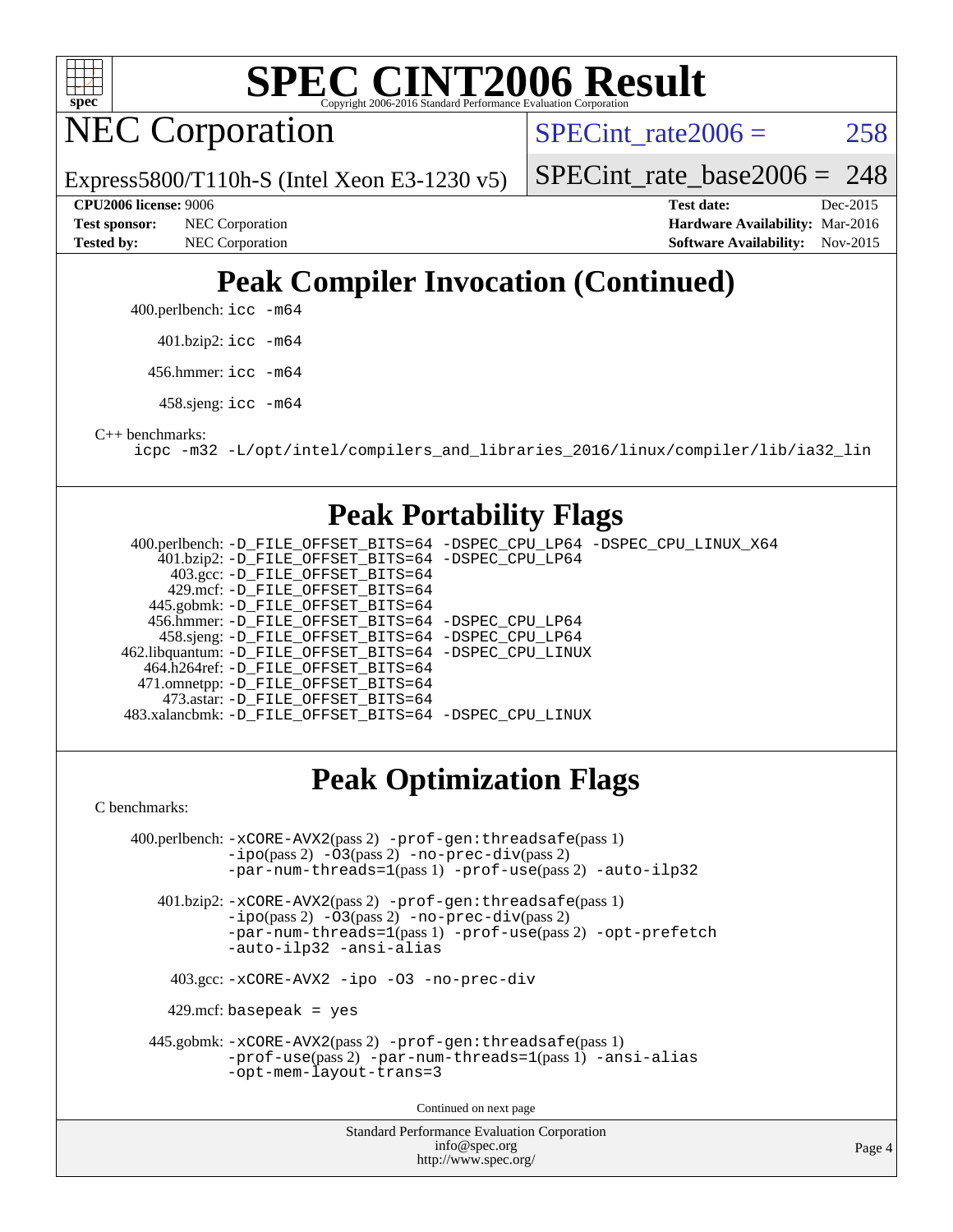

NEC Corporation

SPECint rate $2006 = 258$ 

Express5800/T110h-S (Intel Xeon E3-1230 v5)

[SPECint\\_rate\\_base2006 =](http://www.spec.org/auto/cpu2006/Docs/result-fields.html#SPECintratebase2006) 248

**[Test sponsor:](http://www.spec.org/auto/cpu2006/Docs/result-fields.html#Testsponsor)** NEC Corporation **NEC Corporation [Hardware Availability:](http://www.spec.org/auto/cpu2006/Docs/result-fields.html#HardwareAvailability)** Mar-2016

**[CPU2006 license:](http://www.spec.org/auto/cpu2006/Docs/result-fields.html#CPU2006license)** 9006 **[Test date:](http://www.spec.org/auto/cpu2006/Docs/result-fields.html#Testdate)** Dec-2015 [Tested by:](http://www.spec.org/auto/cpu2006/Docs/result-fields.html#Testedby) NEC Corporation **[Software Availability:](http://www.spec.org/auto/cpu2006/Docs/result-fields.html#SoftwareAvailability)** Nov-2015

# **[Peak Optimization Flags \(Continued\)](http://www.spec.org/auto/cpu2006/Docs/result-fields.html#PeakOptimizationFlags)**

456.hmmer: [-xCORE-AVX2](http://www.spec.org/cpu2006/results/res2016q1/cpu2006-20160125-38925.flags.html#user_peakCOPTIMIZE456_hmmer_f-xAVX2_5f5fc0cbe2c9f62c816d3e45806c70d7) [-ipo](http://www.spec.org/cpu2006/results/res2016q1/cpu2006-20160125-38925.flags.html#user_peakCOPTIMIZE456_hmmer_f-ipo) [-O3](http://www.spec.org/cpu2006/results/res2016q1/cpu2006-20160125-38925.flags.html#user_peakCOPTIMIZE456_hmmer_f-O3) [-no-prec-div](http://www.spec.org/cpu2006/results/res2016q1/cpu2006-20160125-38925.flags.html#user_peakCOPTIMIZE456_hmmer_f-no-prec-div) [-unroll2](http://www.spec.org/cpu2006/results/res2016q1/cpu2006-20160125-38925.flags.html#user_peakCOPTIMIZE456_hmmer_f-unroll_784dae83bebfb236979b41d2422d7ec2) [-auto-ilp32](http://www.spec.org/cpu2006/results/res2016q1/cpu2006-20160125-38925.flags.html#user_peakCOPTIMIZE456_hmmer_f-auto-ilp32)

 458.sjeng: [-xCORE-AVX2](http://www.spec.org/cpu2006/results/res2016q1/cpu2006-20160125-38925.flags.html#user_peakPASS2_CFLAGSPASS2_LDCFLAGS458_sjeng_f-xAVX2_5f5fc0cbe2c9f62c816d3e45806c70d7)(pass 2) [-prof-gen:threadsafe](http://www.spec.org/cpu2006/results/res2016q1/cpu2006-20160125-38925.flags.html#user_peakPASS1_CFLAGSPASS1_LDCFLAGS458_sjeng_prof_gen_21a26eb79f378b550acd7bec9fe4467a)(pass 1)  $-i\text{po}(pass 2) -03(pass 2) -no-prec-div(pass 2)$  $-i\text{po}(pass 2) -03(pass 2) -no-prec-div(pass 2)$  $-i\text{po}(pass 2) -03(pass 2) -no-prec-div(pass 2)$ [-par-num-threads=1](http://www.spec.org/cpu2006/results/res2016q1/cpu2006-20160125-38925.flags.html#user_peakPASS1_CFLAGSPASS1_LDCFLAGS458_sjeng_par_num_threads_786a6ff141b4e9e90432e998842df6c2)(pass 1) [-prof-use](http://www.spec.org/cpu2006/results/res2016q1/cpu2006-20160125-38925.flags.html#user_peakPASS2_CFLAGSPASS2_LDCFLAGS458_sjeng_prof_use_bccf7792157ff70d64e32fe3e1250b55)(pass 2) [-unroll4](http://www.spec.org/cpu2006/results/res2016q1/cpu2006-20160125-38925.flags.html#user_peakCOPTIMIZE458_sjeng_f-unroll_4e5e4ed65b7fd20bdcd365bec371b81f) [-auto-ilp32](http://www.spec.org/cpu2006/results/res2016q1/cpu2006-20160125-38925.flags.html#user_peakCOPTIMIZE458_sjeng_f-auto-ilp32)

462.libquantum: basepeak = yes

 464.h264ref: [-xCORE-AVX2](http://www.spec.org/cpu2006/results/res2016q1/cpu2006-20160125-38925.flags.html#user_peakPASS2_CFLAGSPASS2_LDCFLAGS464_h264ref_f-xAVX2_5f5fc0cbe2c9f62c816d3e45806c70d7)(pass 2) [-prof-gen:threadsafe](http://www.spec.org/cpu2006/results/res2016q1/cpu2006-20160125-38925.flags.html#user_peakPASS1_CFLAGSPASS1_LDCFLAGS464_h264ref_prof_gen_21a26eb79f378b550acd7bec9fe4467a)(pass 1)  $-i\text{po}(pass 2) -\overline{O}3(pass 2)$  [-no-prec-div](http://www.spec.org/cpu2006/results/res2016q1/cpu2006-20160125-38925.flags.html#user_peakPASS2_CFLAGSPASS2_LDCFLAGS464_h264ref_f-no-prec-div)(pass 2) [-par-num-threads=1](http://www.spec.org/cpu2006/results/res2016q1/cpu2006-20160125-38925.flags.html#user_peakPASS1_CFLAGSPASS1_LDCFLAGS464_h264ref_par_num_threads_786a6ff141b4e9e90432e998842df6c2)(pass 1) [-prof-use](http://www.spec.org/cpu2006/results/res2016q1/cpu2006-20160125-38925.flags.html#user_peakPASS2_CFLAGSPASS2_LDCFLAGS464_h264ref_prof_use_bccf7792157ff70d64e32fe3e1250b55)(pass 2) [-unroll2](http://www.spec.org/cpu2006/results/res2016q1/cpu2006-20160125-38925.flags.html#user_peakCOPTIMIZE464_h264ref_f-unroll_784dae83bebfb236979b41d2422d7ec2) [-ansi-alias](http://www.spec.org/cpu2006/results/res2016q1/cpu2006-20160125-38925.flags.html#user_peakCOPTIMIZE464_h264ref_f-ansi-alias)

[C++ benchmarks:](http://www.spec.org/auto/cpu2006/Docs/result-fields.html#CXXbenchmarks)

```
 471.omnetpp: -xCORE-AVX2(pass 2) -prof-gen:threadsafe(pass 1)
-ipo(pass 2) -O3(pass 2) -no-prec-div(pass 2)
-par-num-threads=1(pass 1) -prof-use(pass 2) -ansi-alias
-opt-ra-region-strategy=block -Wl,-z,muldefs
-L/sh -lsmartheap
```

```
 473.astar: basepeak = yes
```
 $483.xalanchmk: basepeak = yes$ 

## **[Peak Other Flags](http://www.spec.org/auto/cpu2006/Docs/result-fields.html#PeakOtherFlags)**

[C benchmarks](http://www.spec.org/auto/cpu2006/Docs/result-fields.html#Cbenchmarks):

403.gcc: [-Dalloca=\\_alloca](http://www.spec.org/cpu2006/results/res2016q1/cpu2006-20160125-38925.flags.html#b403.gcc_peakEXTRA_CFLAGS_Dalloca_be3056838c12de2578596ca5467af7f3)

The flags files that were used to format this result can be browsed at <http://www.spec.org/cpu2006/flags/Intel-ic16.0-official-linux64.html> <http://www.spec.org/cpu2006/flags/NEC-Platform-Settings-V1.2-110h-RevA.html>

You can also download the XML flags sources by saving the following links:

<http://www.spec.org/cpu2006/flags/Intel-ic16.0-official-linux64.xml> <http://www.spec.org/cpu2006/flags/NEC-Platform-Settings-V1.2-110h-RevA.xml>

> Standard Performance Evaluation Corporation [info@spec.org](mailto:info@spec.org) <http://www.spec.org/>